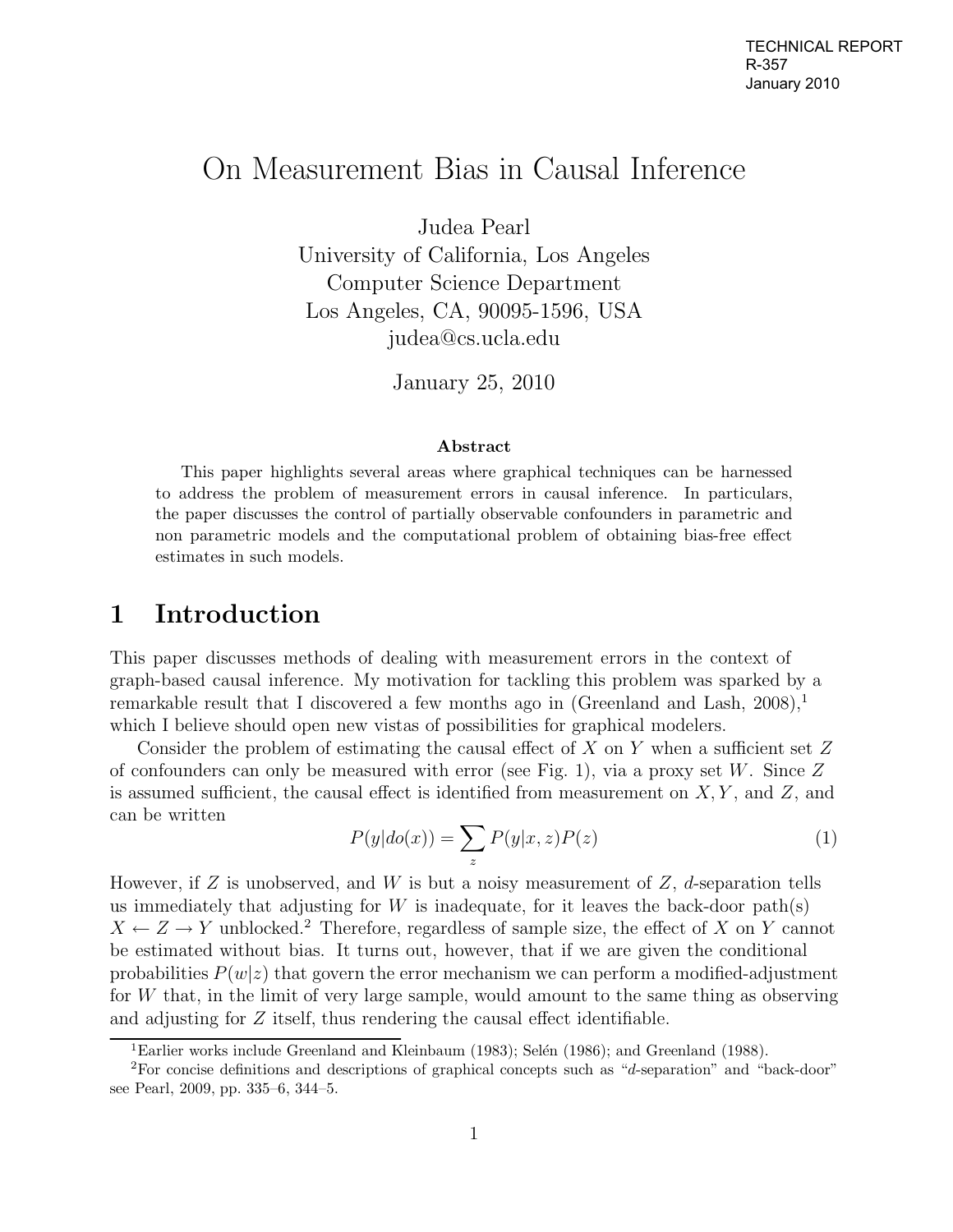| <b>Report Documentation Page</b>                                                                                                                                                                                                                                                                                                                                                                                                                                                                                                                                                                                                                                                                                                                                                                                                                                   |                             |                              |                                                   | Form Approved<br>OMB No. 0704-0188                  |                           |
|--------------------------------------------------------------------------------------------------------------------------------------------------------------------------------------------------------------------------------------------------------------------------------------------------------------------------------------------------------------------------------------------------------------------------------------------------------------------------------------------------------------------------------------------------------------------------------------------------------------------------------------------------------------------------------------------------------------------------------------------------------------------------------------------------------------------------------------------------------------------|-----------------------------|------------------------------|---------------------------------------------------|-----------------------------------------------------|---------------------------|
| Public reporting burden for the collection of information is estimated to average 1 hour per response, including the time for reviewing instructions, searching existing data sources, gathering and<br>maintaining the data needed, and completing and reviewing the collection of information. Send comments regarding this burden estimate or any other aspect of this collection of information,<br>including suggestions for reducing this burden, to Washington Headquarters Services, Directorate for Information Operations and Reports, 1215 Jefferson Davis Highway, Suite 1204, Arlington<br>VA 22202-4302. Respondents should be aware that notwithstanding any other provision of law, no person shall be subject to a penalty for failing to comply with a collection of information if it<br>does not display a currently valid OMB control number. |                             |                              |                                                   |                                                     |                           |
| 1. REPORT DATE<br><b>JAN 2010</b>                                                                                                                                                                                                                                                                                                                                                                                                                                                                                                                                                                                                                                                                                                                                                                                                                                  | 2. REPORT TYPE              |                              |                                                   | <b>3. DATES COVERED</b><br>00-00-2010 to 00-00-2010 |                           |
| <b>4. TITLE AND SUBTITLE</b>                                                                                                                                                                                                                                                                                                                                                                                                                                                                                                                                                                                                                                                                                                                                                                                                                                       |                             |                              |                                                   | 5a. CONTRACT NUMBER                                 |                           |
| <b>On Measurement Bias in Causal Inference</b>                                                                                                                                                                                                                                                                                                                                                                                                                                                                                                                                                                                                                                                                                                                                                                                                                     |                             |                              |                                                   | 5b. GRANT NUMBER                                    |                           |
|                                                                                                                                                                                                                                                                                                                                                                                                                                                                                                                                                                                                                                                                                                                                                                                                                                                                    |                             |                              |                                                   | 5c. PROGRAM ELEMENT NUMBER                          |                           |
| 6. AUTHOR(S)                                                                                                                                                                                                                                                                                                                                                                                                                                                                                                                                                                                                                                                                                                                                                                                                                                                       |                             |                              |                                                   | 5d. PROJECT NUMBER                                  |                           |
|                                                                                                                                                                                                                                                                                                                                                                                                                                                                                                                                                                                                                                                                                                                                                                                                                                                                    |                             |                              |                                                   | <b>5e. TASK NUMBER</b>                              |                           |
|                                                                                                                                                                                                                                                                                                                                                                                                                                                                                                                                                                                                                                                                                                                                                                                                                                                                    |                             |                              |                                                   | <b>5f. WORK UNIT NUMBER</b>                         |                           |
| 7. PERFORMING ORGANIZATION NAME(S) AND ADDRESS(ES)<br>University of California, Los Angeles, Computer Science Department, Los<br>Angeles, CA, 90095                                                                                                                                                                                                                                                                                                                                                                                                                                                                                                                                                                                                                                                                                                                |                             |                              |                                                   | 8. PERFORMING ORGANIZATION<br><b>REPORT NUMBER</b>  |                           |
| 9. SPONSORING/MONITORING AGENCY NAME(S) AND ADDRESS(ES)                                                                                                                                                                                                                                                                                                                                                                                                                                                                                                                                                                                                                                                                                                                                                                                                            |                             |                              |                                                   | 10. SPONSOR/MONITOR'S ACRONYM(S)                    |                           |
|                                                                                                                                                                                                                                                                                                                                                                                                                                                                                                                                                                                                                                                                                                                                                                                                                                                                    |                             |                              |                                                   | <b>11. SPONSOR/MONITOR'S REPORT</b><br>NUMBER(S)    |                           |
| 12. DISTRIBUTION/AVAILABILITY STATEMENT<br>Approved for public release; distribution unlimited                                                                                                                                                                                                                                                                                                                                                                                                                                                                                                                                                                                                                                                                                                                                                                     |                             |                              |                                                   |                                                     |                           |
| <b>13. SUPPLEMENTARY NOTES</b>                                                                                                                                                                                                                                                                                                                                                                                                                                                                                                                                                                                                                                                                                                                                                                                                                                     |                             |                              |                                                   |                                                     |                           |
| 14. ABSTRACT<br>see report                                                                                                                                                                                                                                                                                                                                                                                                                                                                                                                                                                                                                                                                                                                                                                                                                                         |                             |                              |                                                   |                                                     |                           |
| <b>15. SUBJECT TERMS</b>                                                                                                                                                                                                                                                                                                                                                                                                                                                                                                                                                                                                                                                                                                                                                                                                                                           |                             |                              |                                                   |                                                     |                           |
| <b>16. SECURITY CLASSIFICATION OF:</b>                                                                                                                                                                                                                                                                                                                                                                                                                                                                                                                                                                                                                                                                                                                                                                                                                             | 17. LIMITATION OF           | 18. NUMBER                   | 19a. NAME OF                                      |                                                     |                           |
| a. REPORT<br>unclassified                                                                                                                                                                                                                                                                                                                                                                                                                                                                                                                                                                                                                                                                                                                                                                                                                                          | b. ABSTRACT<br>unclassified | c. THIS PAGE<br>unclassified | <b>ABSTRACT</b><br>Same as<br><b>Report (SAR)</b> | OF PAGES<br>12                                      | <b>RESPONSIBLE PERSON</b> |

**Standard Form 298 (Rev. 8-98)**<br>Prescribed by ANSI Std Z39-18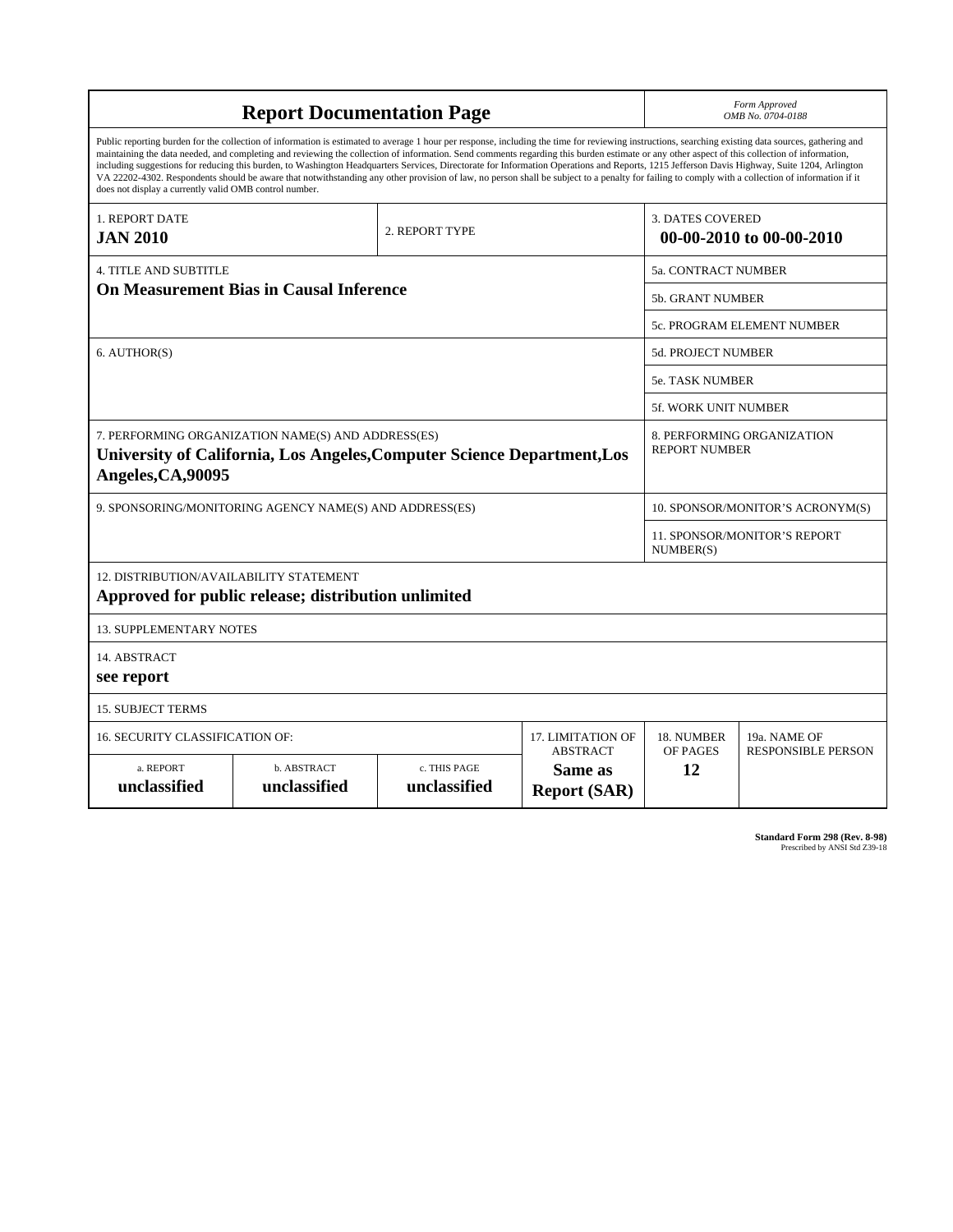

Figure 1: Needed the causal effect of X on Y when Z is unobserved, and W provides a noisy measurement of Z.

The possibility of removing bias by modified adjustment came as a surprise to me, because, although  $P(w|z)$  is assumed given, the actual value of the confounder Z remains uncertain for each measurement  $W = w$ , so one would expect to get either a distribution over causal effects, or bounds thereof. Not so; we actually get a repaired point estimate of  $P(y|do(x))$  that is asymptotically unbiased.

This remarkable result, which I will label "effect restoration," has powerful consequences in practice because, when  $P(w|z)$  is not given, one can resort to a Bayesian (or bounding) analysis and assume a prior distribution (or bounds) on the parameters of  $P(w|z)$  which would yield a distribution (or bounds) over  $P(y|do(x))$  (Greenland, 2007). Alternatively, if costs permit, one can estimate  $P(w|z)$  by re-testing Z in a sampled subpopulation.<sup>3</sup>

On the surface, the possibility of correcting for measurement bias seems to undermine the importance of accurate measurements. It suggests that as long as we know how bad our measurements are there is no need to correct them because they can be corrected post-hoc by analytical means. This is not so. First, although an unbiased effect estimate can be recovered from noisy measurements, sampling variability increases substantially with error. Second, even assuming unbounded sample size, the estimate will be biased if the postulated  $P(w|z)$  is incorrect.<sup>4</sup>

Effect restoration can be analyzed from either a statistical or causal viewpoint. Taking the statistical view, one may argue that, once the effect  $P(y|do(x))$  is identified in terms of a latent variable  $Z$  and given the estimand in  $(1)$ , the problem is no longer one of causal inference, but rather of regression analysis, whereby the regressional expression  $E_zP(y|x, z)$ need to be estimated from a noisy measurement of  $Z$ , given by  $W$ . This is indeed the approach taken in the vast literature on measurement error (e.g., (Selén, 1986; Carroll et al., 2006)).

The causal analytic perspective is different; it maintains that the ultimate purpose of

<sup>3</sup>In the literature on measurement errors and sensitivity analysis, this sort of exercise is normally done by re-calibration techniques (Greenland and Lash, 2008). The latter employs a "validation study" in which Z is measured without error in a subpopulation and used to calibrate the estimates in the main study (Selén, 1986).

<sup>&</sup>lt;sup>4</sup>In extreme cases, wrongly postulated  $P(w|z)$  may conflict with the data, and no estimate will be obtained. For example, if we postulate a non informative  $W, P(w|z) = P(w)$ , and we find that W strongly depends on X, a contradiction arises and no effect estimate will emerge.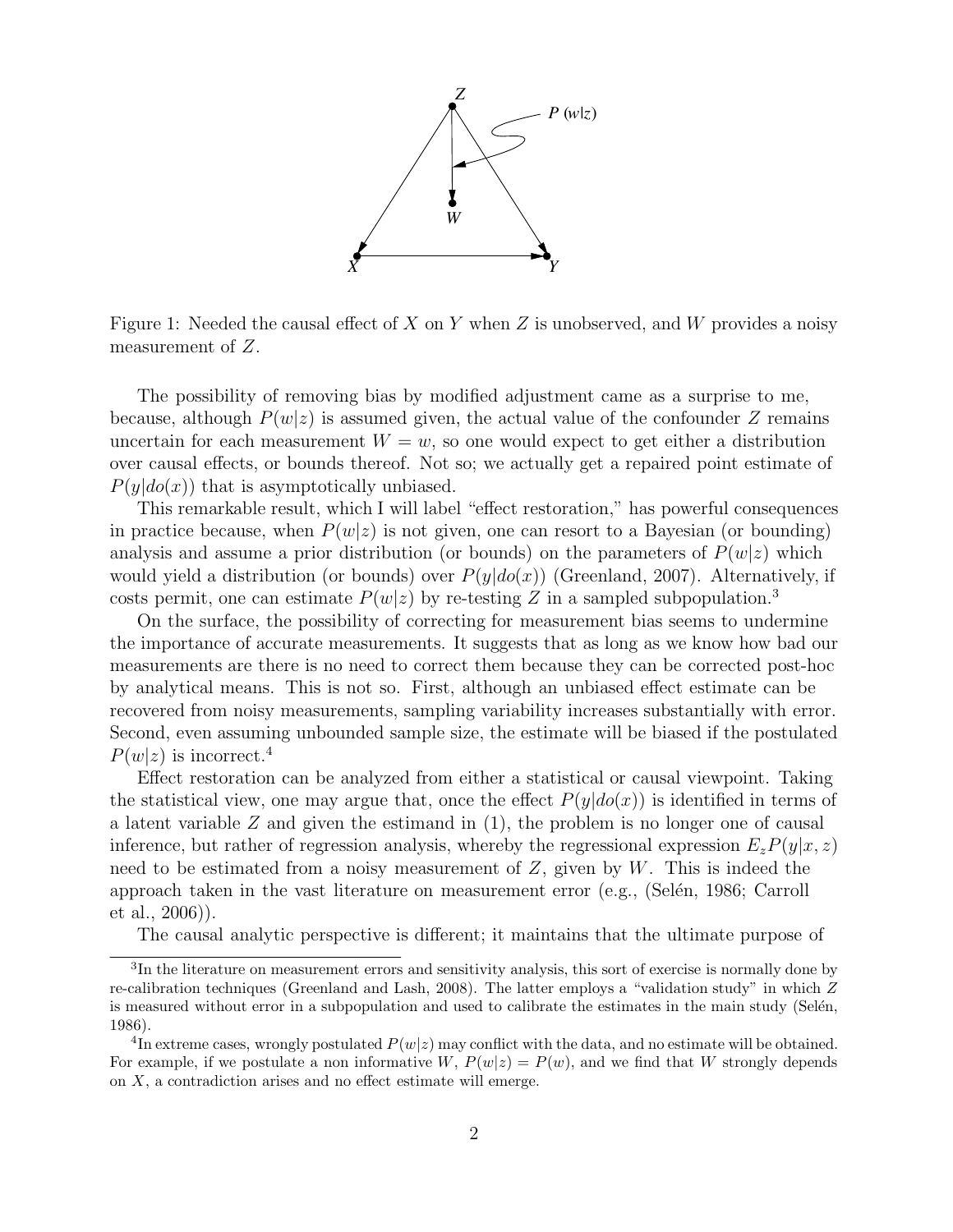the analysis is not the statistics of  $X, Y$ , and  $Z$ , as is normally assumed in the measurement literature, but a causal quantity  $P(y|do(x))$  that is mapped into regression vocabulary only when certain causal assumptions are deemed plausible. Moreover, the very idea of modeling the error mechanism  $P(w|z)$  requires causal considerations; errors caused by noisy measurements are fundamentally different from those caused by noisy agitators. Indeed, the reason we seek an estimate  $P(w|z)$  as opposed to  $P(z|w)$ , be it from judgment or from pilot studies, is that we consider the former to be a more reliable and transportable parameter than the latter. Transportability is a causal notion that is hardly touched upon in the statistical measurement literature.

Viewed from this perspective, the measurement error literature appears to be engaged (unwittingly) in a causal inference exercise that can benefit substantially from making the causal framework explicit. The benefit can in fact be mutual; identifiability with partially specified causal parameters (as in Fig. 1) is rarely discussed in the causal inference literature (notable exceptions are (Hernán and Cole, 2009) and (Cai and Kuroki, 2008)), while graphical models are hardly used in the measurement error literature.

In this paper we will consider the mathematical aspects of effect restoration and will focus on asymptotic analysis. Our aims are to understand the conditions under which effect restoration is feasible, to assess the computational problems it presents, and to identify those features of  $P(w|z)$  and  $P(x, y, w)$  that are major contributors to measurement bias, and those that contribute to robustness against bias.

#### **2 Effect Restoration by Matrix Adjustment**

The main idea, adapted from (Greenland and Lash, 2008, p. 360), is as follows: Starting with the joint probability  $P(x, y, z, w)$ , and assuming that W depends only on  $Z$ <sup>5</sup>, i.e.,

$$
P(w|x, y, z) = P(w|z)
$$
\n<sup>(2)</sup>

we write

$$
P(x, y, w) = \sum_{z} P(x, y, z, w)
$$
  
= 
$$
\sum_{z} P(w|x, y, z) P(x, y, z)
$$
  
= 
$$
\sum_{z} P(w|z) P(x, y, z)
$$

For each  $x$  and  $y$ , we can interpret the transformation above as a vector-matrix multiplication:

$$
V(w) = \sum_{z} M(w, z)V(z)
$$

<sup>&</sup>lt;sup>5</sup>This assumption goes under a rather strange rubric: "non-differential error" (Carroll et al., 2006).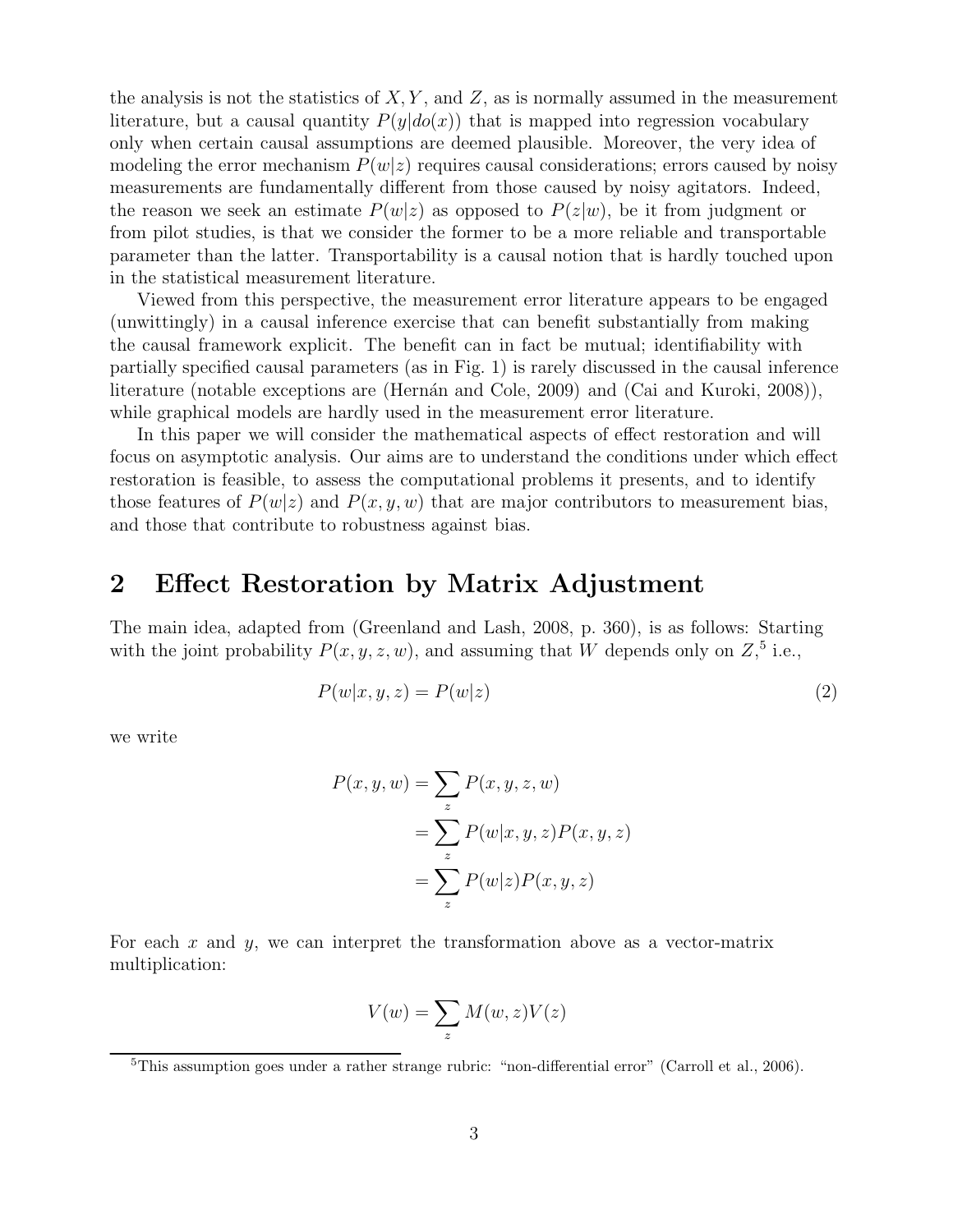where  $V(w) = P(x, y, w)$  and  $M(w, z)$  is a stochastic matrix (i.e., the entries in each row are non-negative and sum to one). It is well known that, under fairly broad conditions, M has an inverse (call it  $I$ ), which allows us to write:

$$
P(x, y, z) = \sum_{w} I(z, w) P(x, y, w)
$$
\n(3)

We are done now, because (3) enables us to reconstruct the joint distribution of  $X, Y$ , and  $Z$  from that of the observed variables,  $X, Y$ , and  $W$ . Thus, each term on the right hand side of (1) can be obtained from  $P(x, y, w)$  through (3) and, assuming Z is a sufficient set (i.e., satisfying the back-door test),  $P(y|do(x))$  is estimable from the available data. Explicitly, we have:

$$
P(y|do(x)) = \sum_{z} P(y, z, x) P(z) / P(x, z)
$$
  
= 
$$
\sum_{z} \sum_{w} I(z, w) P(x, y, w) \frac{\sum_{xyw} I(z, w) P(x, y, w)}{\sum_{wy} I(z, w) P(x, y, w)}
$$
  
= 
$$
\sum_{z} \sum_{w} I(z, w) P(x, y, w) \frac{\sum_{w} I(z, w) P(w)}{\sum_{w} I(z, w) P(x, w)}
$$
(4)

Note that the same inverse matrix,  $I$ , appears in all summations. This will not be the case when we do not assume independent noise mechanisms. In other words, if (2) does not hold, we must write:

$$
P(x, y, w) = \sum_{z} P(w|x, y, z) P(x, y, z)
$$

$$
= \sum_{z} M_{xy}(w, z) P(x, y, z)
$$

where  $M_{xy}$  and its inverse  $I_{xy}$  are both indexed by the specific values of x and y, and we then obtain:

$$
P(x, y, z) = \sum_{w} I_{xy}(z, w) P(x, y, w)
$$
\n<sup>(5)</sup>

which, again, permits the identification of the causal effect via (5) except that the expression becomes somewhat more complicated. It is also clear that errors in the measurement of X and  $Y$  can be absorbed into a vector  $W$ , and do not present any conceptual problem.

Equation (4) demonstrates the feasibility of effect reconstruction and proves that, despite the uncertainty in the variables  $X, Y$  and  $Z$ , the causal effect is identifiable once we know the statistics of the error mechanism.

This result is reassuring, but presents practical challenges of both representation, computation and estimation. Given the potentially high dimensionality of  $Z$  and  $W$ , the parameterization of I would in general be impractical or prohibitive. However, if we can assume independent local mechanisms,  $P(w|z)$  can be decomposed into a product  $P(w|z) = P(w_1|z_1)P(w_2|z_2), \ldots, P(w_k|z_k)$  which renders I decomposable as well. Even when full decomposition is not plausible, sparse couplings between the different noise mechanisms would enable parsimonious parameterization using, for example, Bayesian networks.

The second challenge concerns the summations in Eq. (4) which, taken literally, calls for exponentially long summation over all values of  $w$ . In practice, however, this can be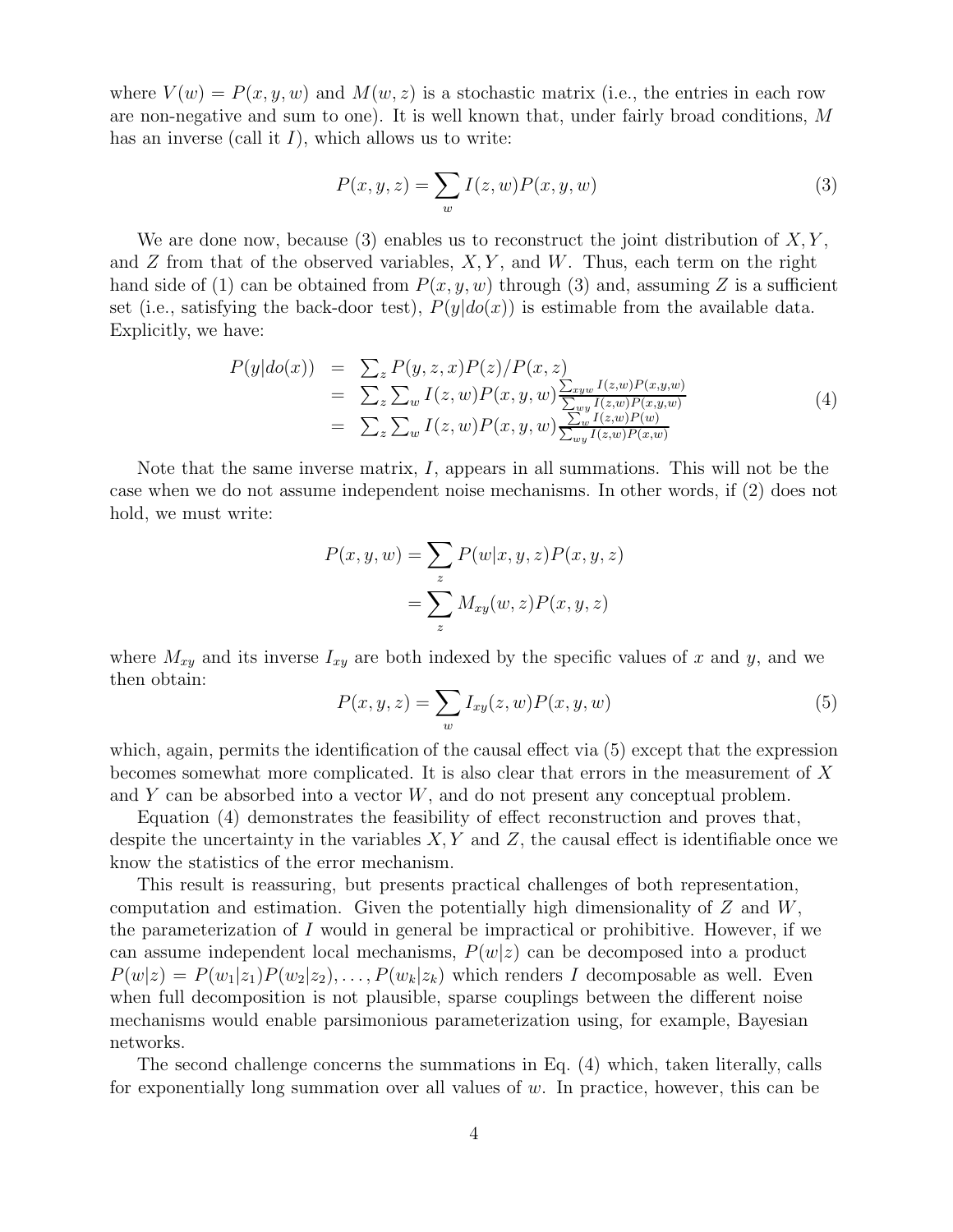mitigated since, for any given z, there will be only small number of w's for which  $I(z, w)$  is non-negligible. This computation, again, can be performed efficiently using Bayes networks inference.

This still would not permit us to deal with the problem of empty cells which, owed to the high dimensionality of  $Z$  and  $W$  would prevent us from getting reliable statistics of  $P(x, y, w)$ , as required by (4). One should resort therefore to propensity score (PS) methods, which map the cells of Z onto a single scalar.

The error-free propensity score  $L(z) = P(X = 1|Z = z)$  being a functional of  $P(x, y, z)$ can of course be estimated consistently from samples of  $P(x, y, w)$  using the transformation (3). Explicitly, we have:

$$
L(z) = P(X = 1|Z = z)
$$
  
=  $P(X = 1, Z = z)/P(z)$   
=  $\sum_{y} P(X = 1, y, z)/\sum_{xy} P(x, y, z)$ 

where  $P(x, y, z)$  is given in (4).

Using the decomposition in (2), we can further write:

$$
L(z) = \sum_{y} P(X = 1, y, z) / \sum_{xy} P(x, y, z)
$$
  
= 
$$
\sum_{w} I(z, w) P(X = 1, w) / \sum_{w} I(z, w) P(w)
$$
  
= 
$$
\sum_{w} I(z, w) L(w) P(w) / \sum_{w} I(z, w) P(w)
$$
 (6)

where  $L(w)$  is the error-prone propensity score

$$
L(w) = P(X = 1|W = w).
$$

We see that  $L(z)$  can be computed from  $I(z, w)$ ,  $L(w)$  and  $P(w)$ . Thus, if we succeed in estimating these three quantities in a parsimonious parametric form, the computation of  $L(z)$  would be hindered only by the summations called for in (5). Once we estimate  $L(w)$  parametrically for each conceivable w, Eq. (9) permits us to assign to each tuple z a bias-less score  $L(z)$  that correctly represents the probability of  $X = 1$  given  $Z = z$ . This, in turn, should permit us to estimate, for each stratum  $L = l$ , the probability

$$
P(l) = \sum_{z|L(z)=l} P(z)
$$

then compute the causal effect using

$$
P(y|do(x)) = \sum_{l} P(y|x, l)P(l).
$$

One technique for approximating  $P(l)$  was proposed by Stürmer et al. (2005), which did not make full use of the inversion in (9) or of graphical methods facilitating this inversion. A more promising approach would be to construct  $P(l)$  and  $P(y|x, l)$  directly from synthetic samples of  $P(x, y, z)$  that can be created to mirror the empirical samples of  $P(x, y, w)$ . This is illustrated in the next subsection, using binary variables.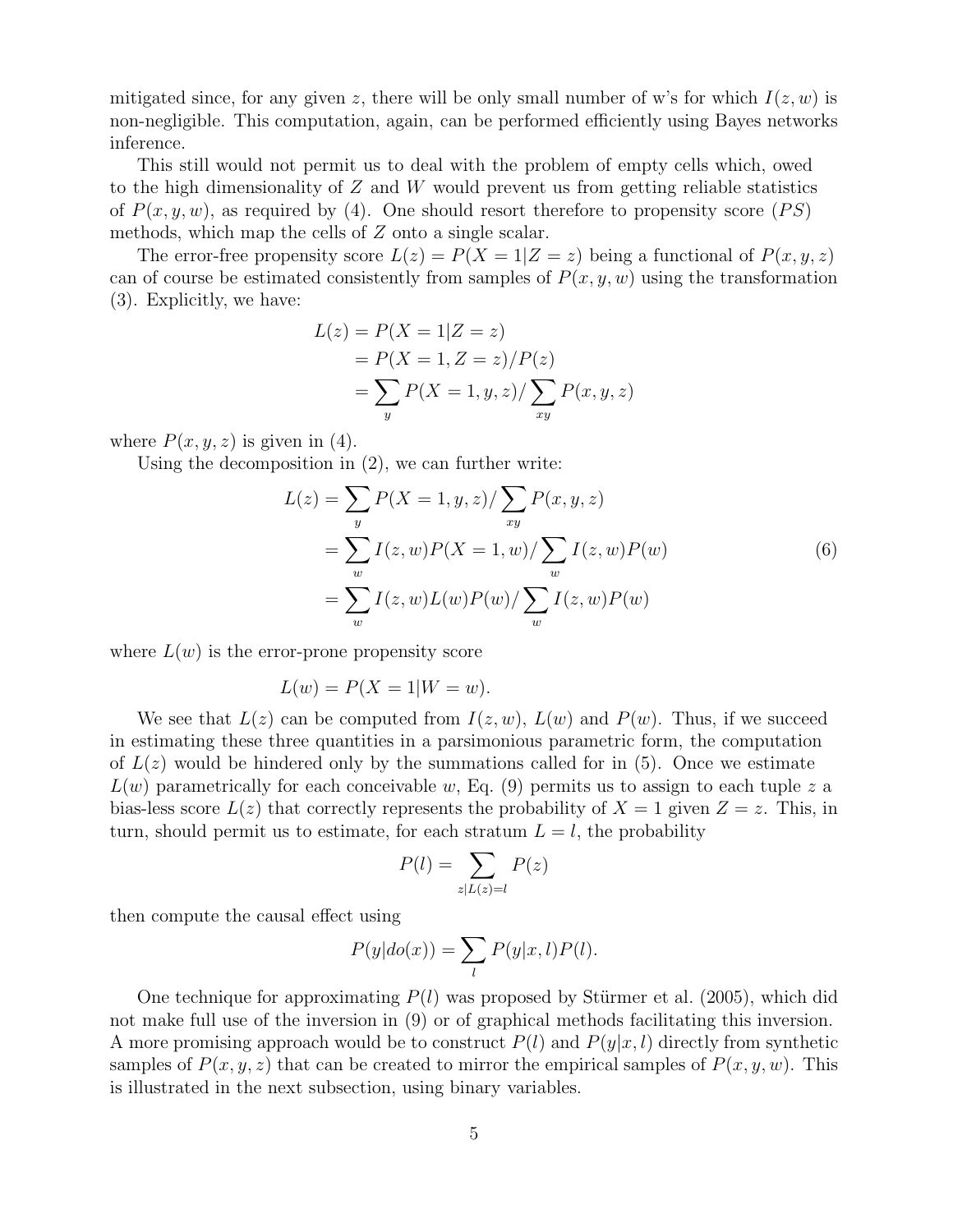### **3 Effect Restoration in Binary Models**

Let  $X, Y, Z$  and W be binary variables, and let the the noise mechanism be characterizes by

$$
P(W = 0|Z = 1) = \epsilon
$$
  

$$
P(W = 1|Z = 0) = \delta
$$

To simplify notation, let the propositions  $Z = 1$  and  $Z = 0$  be denoted by  $z_1$  and  $z_0$ , respectively, and the same for  $W = 1$  and  $W = 0$ , so that  $\epsilon$  and  $\delta$  can be written

$$
\epsilon = P(w_0|z_1)
$$
  

$$
\delta = P(w_1|z_0)
$$

Equation (3) then translates to

$$
P(x, y, z_0) = [(1 - \epsilon)P(x, y, w_0) - \epsilon P(x, y, w_1)]/(1 - \epsilon - \delta)
$$
  
\n
$$
P(x, y, z_1) = [-\delta P(x, y, w_0) + (1 - \delta)P(x, y, w_1)]/(1 - \epsilon - \delta)
$$
\n(7)

which represents the inverse matrix

$$
I(w, z) = \begin{bmatrix} 1 - \delta & \epsilon \\ \delta & 1 - \epsilon \end{bmatrix}^{-1} = \frac{1}{1 - \epsilon - \delta} \begin{bmatrix} 1 - \epsilon & -\epsilon \\ -\delta & 1 - \delta \end{bmatrix}
$$

Metaphorically, the transformation in (7) can be described as a mass re-assignment process, as if every two cells,  $(x, y, w_0)$  and  $(x, y, w_1)$ , compete on how to split their combined weight  $P(x, y)$  between the two latent cells  $(x, y, z_0)$  and  $(x, y, z_1)$  thus creating a synthetic population  $P(x, y, z)$  from which (4) follows. Figure 2 describes how  $P(w_1|x, y)$ , the fraction of the weight held by the  $(x, y, w_1)$  cell determines the fraction  $P(z_1|x, y)$ that is eventually received by cell  $(x, y, z_1)$ . The complementary fraction,  $1 - P(z_1|x, y)$  is received, of course, by the twin cell  $(x, y, z_0)$ , as shown in Fig. 2.

Clearly, when  $\epsilon + \delta = 1$ , W provides no information about Z and the inverse does not exist. Likewise, whenever any of the synthetic probabilities  $P(x, y, z)$  falls outside the  $(0, 1)$  interval, a modeling constraint is violated (see Pearl  $(1988, Chapter 8)$ ) meaning that the observed distribution  $P(x, y, w)$  and the postulated error mechanism  $P(w|z)$  are incompatible with the structure of Fig. 1 (see footnote 4). If we assign reasonable priors to  $\epsilon$  and  $\delta$ , the linear function in Fig. 2 will become an S-shaped curve over the entire  $[0, 1]$  interval, and each sample  $(x, y, w)$  can then be used to update the relative weight  $P(x, y, z_1)/P(x, y, z_0).$ 

To compute the causal effect  $P(y|do(x))$  we need only substitute  $P(x, y, z)$  in Eq. (1), which gives

$$
P(y|do(x)) = \frac{P(x, y, w_1)}{P(x|w_1)} \frac{\left[1 - \frac{\delta}{P(w_1|x,y)}\right] \left[1 - \frac{\delta}{P(w_1)}\right]}{1 - \delta P(x)/P(w_1)} + \frac{P(x, y, w_0)}{P(x|w_0)} \frac{\left[1 - \frac{\epsilon}{P(w_0|x,y)}\right] \left[1 - \frac{\epsilon}{P(w_0)}\right]}{1 - \epsilon P(x)/P(w_0)}.
$$
\n(8)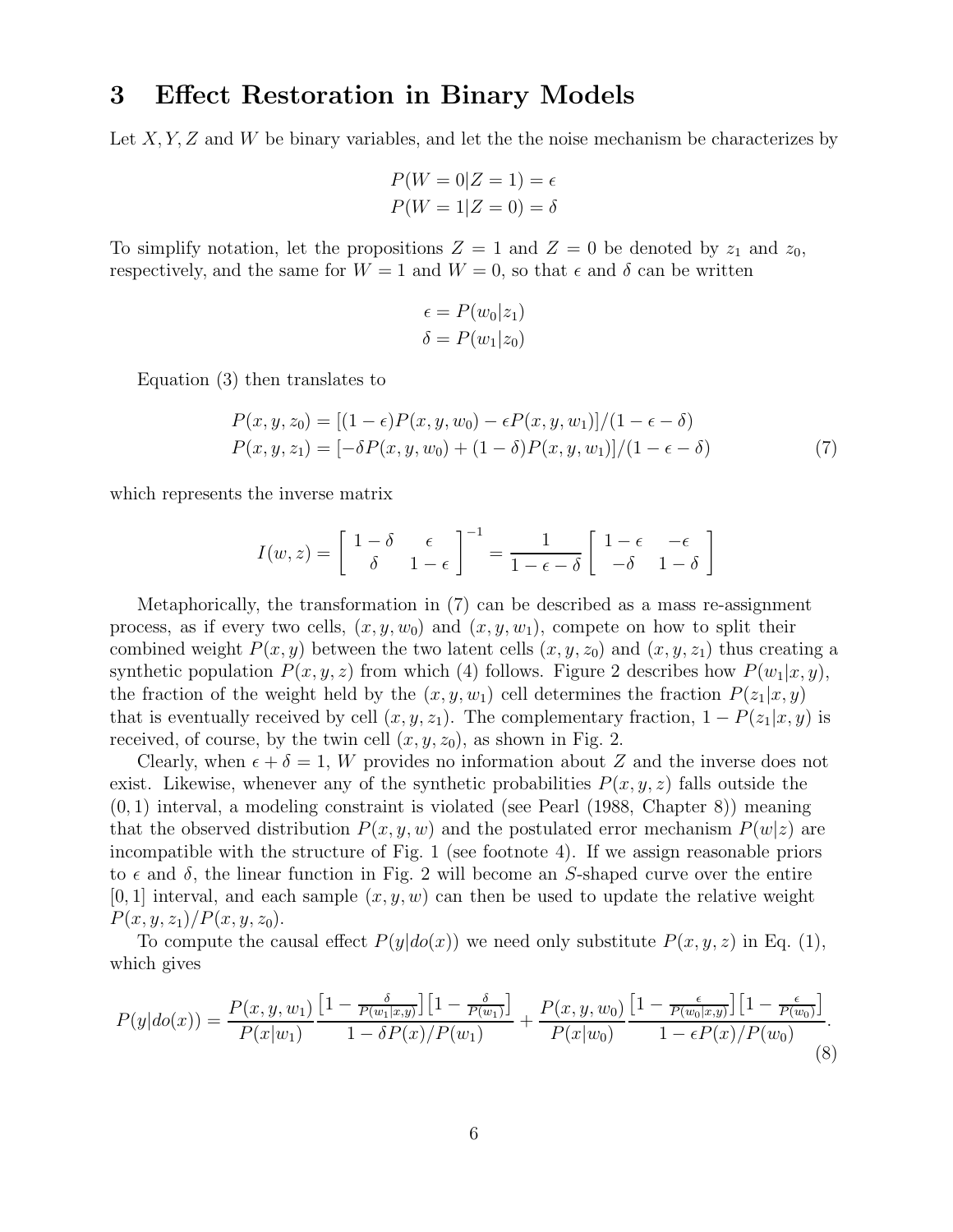

Figure 2: A curve describing how the weight  $P(x, y)$  is distributed to cells  $(x, y, z_1)$  and  $(x, y, z_0)$ , as a function of  $P(w_1|x, y)$ .

This expression highlights the difference between the standard and modified adjustment for W; the former (Eq. (1)), which is valid if  $W = Z$ , is given by the standard inverse probability weighting (e.g., Pearl, 2009, Eq. (3.11)):

$$
P(y|do(x)) = \frac{P(x, y, w_1)}{P(x|w_1)} + \frac{P(x, y, w_0)}{P(x|w_0)}
$$

The extra factors in Eq. (8) can be viewed as modifiers of the inverse probability weight needed for a bias-free estimate. Alternatively, these terms can be used to assess, given  $\epsilon$  and  $\delta$ , what bias would be introduced if we ignore errors altogether and treat W as a faithful representation of Z.

The infinitesimal approximation of (8), in the limit  $\epsilon \to 0, \delta \to 0$ , reads:

$$
P(y|do(x)) \approx \frac{P(x, y, w_1)}{P(x|w_1)} \left[ 1 - \delta \left( \frac{1}{P(w_1|x, y)} - \frac{1 - P(x)}{P(w_1)} \right) \right] + \frac{P(x, y, w_0)}{P(x|w_0)} \left[ 1 - \epsilon \left( \frac{1}{P(w_0|x, y)} - \frac{1 - P(x)}{P(w_0)} \right) \right]
$$

We see that, even with two error parameters ( $\epsilon$  and  $\delta$ ), and eight cells, the expression for  $P(y|do(x))$  does not simplify to provide an intuitive understanding of the effect of  $\epsilon$  and  $\delta$ on the estimand. Such evaluation will be facilitated in the next example.

#### **4 Effect Restoration in Linear Models**

Figure 3 depicts a linear version of the structural equation model (SEM) shown in Fig. 1. Here, the task is to estimate the effect coefficient  $c_0$ , while the parameters  $c_3$  and  $var(\epsilon_w)$ , representing the noise mechanism  $W = c_3 Z + \epsilon_W$ , are assumed given.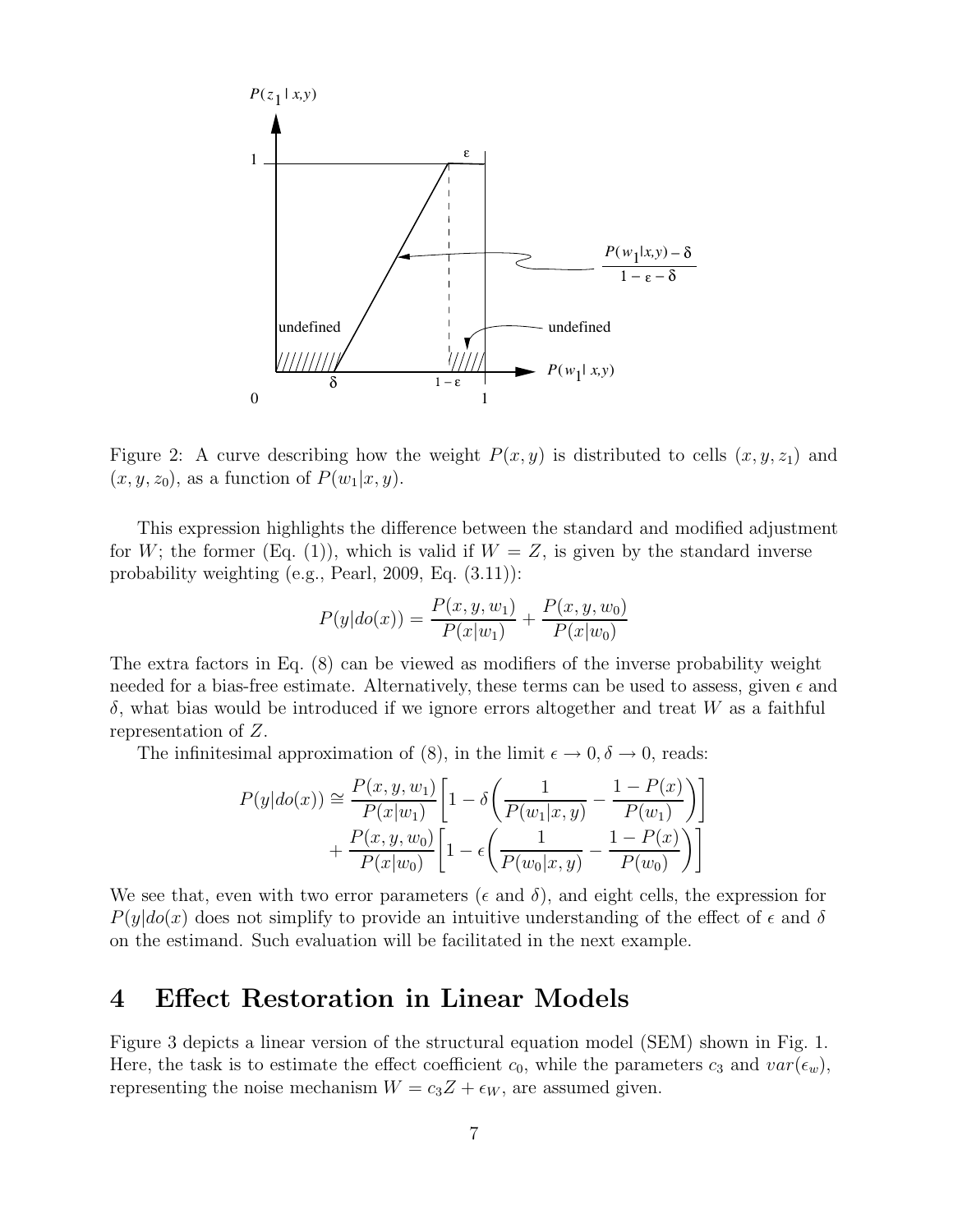

Figure 3: (a) A linear version of the model in Fig. 1. (b) A linear model with two indicators for  $Z$ , permitting the identification of  $c_0$ .

Linear models offer two advantageous in handling measurement errors. First, they provide a more transparent picture into the role of each factor in the model. Second, certain aspects of the error mechanism can often be identified without resorting to external studies. This occurs, for example, when  $Z$  possesses two independent indicators, say  $W$  and  $V$  (as in Fig. 3(b)), in which case the product  $c_3^2var(Z)$  is identifiable and is given by:

$$
c_3^2var(Z) = \frac{cov(XW)cov(XV)}{cov(WV)}.
$$
\n(9)

As we shall see below, this product is sufficient for identifying  $c_0$ .

Equation (9) follows from Wright's rules of path analysis and reflects the well known fact (e.g., (Bollen, 1989, p. 224)) that, in linear models, structural parameters are identifiable (up to a constant  $var(Z)$ ) whenever each latent variable (in our case Z) has three independent proxies (in our case X, W, and  $V$ )<sup>6</sup>

Cai and Kuroki (2008) further showed that  $c_0$  is identifiable from measurements of three proxies (of  $Z$ ), even when these proxies are dependent of each other. For example, connecting W to X and V to Y, still permits the identification of  $c_0$ . Similarly, the reader can verify that adding an arrow from  $W$  to  $V$  in Fig. 3(b) does not hinder the identification of  $c_0$ .

To find  $c_0$  in the model of Fig. 3, we write the three structural equations in the model

$$
Y = c_2 Z + c_0 X + \epsilon_Y
$$
  
 
$$
W = c_3 Z + \epsilon_W
$$
  
 
$$
X = c_1 Z + \epsilon_X
$$

and express the structural parameters in terms of the variances and covariances of the

<sup>6</sup>This partial identifiability of the so called "factor loadings," is not an impediment for the identification of  $c_0$ . However, if we were in possession of only one proxy (as in Fig. 3(a)) then knowledge of  $c_3$  alone would be insufficient, the product  $c_3^2 var(Z)$  is required.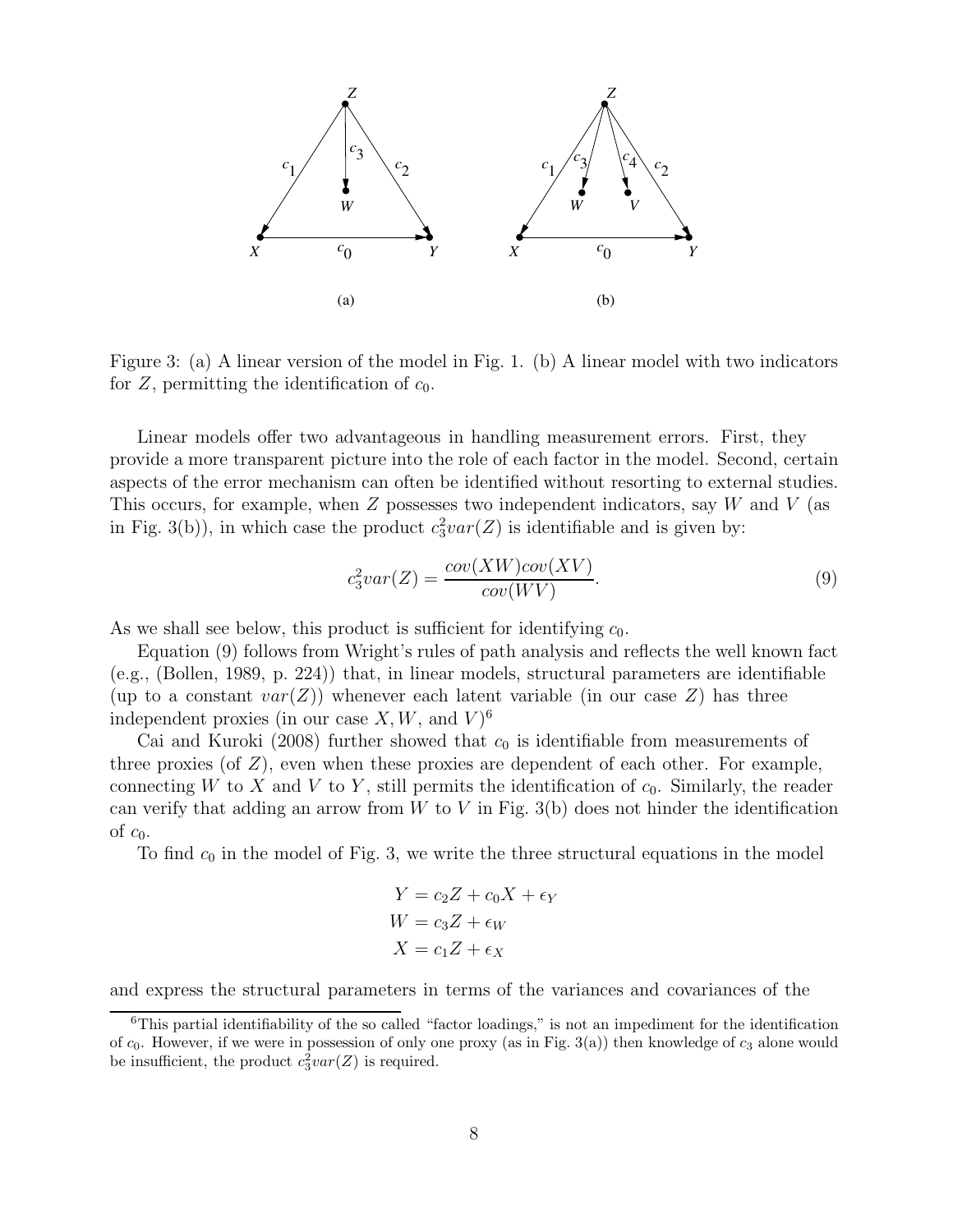observed variables. This gives (after some algebra):

$$
c_0 = \frac{cov(XY) - cov(XW)cov(WY)/c_3^2var(Z)}{1 - cov^2(XW)/c_3^2var(Z)}
$$
\n
$$
(10)
$$

and shows that the pivotal quantity needed for the identification of  $c_0$  is the product

$$
c_3^2var(Z) = c_3^2[var(W) - var(\epsilon_W)]
$$
\n(11)

If we are in possession of several proxies for  $Z$ ,  $c_3^2var(Z)$  can be estimated from the data, as in Eq.  $(9)$ , yielding:

$$
c_0 = \frac{cov(XY)cov(XV) - cov(YW)cov(WV))}{cov(XV)var(X) - cov(XW)cov(WV)}
$$
\n(12)

If however Z has only one proxy, W, as in Fig. 3(a), the product  $c_3^2var(Z)$  must be estimated externally, using either a pilot study or judgmental assessment.

The decomposition on the right hand side of Eq. (11) renders the judgmental assessment of that product cognitively meaningful, since both  $c_3$  and  $\epsilon_W$  are causal parameters of the error mechanism

$$
W = c_3 Z + \epsilon_W,
$$

 $c_3 = E(W|z)/z$  measures the slope with which the average of W tracks the value of Z, while  $var(\epsilon_W)$  measures the dispersion of W around that average.  $var(W)$  can, of course be estimated from the data.

Under a Gaussian distribution assumption,  $c_3$  and  $var(\epsilon_W)$  fully characterize the conditional density  $f(w|z)$  which, according to Section 2, is sufficient for restoring the joint distribution of  $x, y$ , and  $z$ , and thus secure the identification of the causal effect, through (1). This explains why the estimation of  $c_3$  alone, be it from experimental data or our understanding of the physics behind the error process, is not sufficient for neutralizing the confounder Z. It also explains why the technique of "latent factor" analysis (Bollen, 1989) is sufficient for identifying causal effects, even though it fails to identify the "factor loading"  $c_3$  separately of  $var(Z)$ .

In the noiseless case, i.e.,  $var(\epsilon_W) = 0$ , we have  $var(Z) = var(W)/c_3^2$  and Eq. (11) reduces to:

$$
c_0 = \frac{cov(XY) - cov(XW)cov(WY)/var(W)}{1 - cov^2(XW)/var(W)} = \frac{\beta_{yx} - \beta_{yw}\beta_{wx}}{1 - \beta_{xw}^2} = \beta_{yx \cdot w}
$$
(13)

where  $\beta_{yx\cdot w}$  is the coefficient of x in the regression of Y on X and W, or:

$$
\beta_{yx\cdot w} = \partial/\partial_x E(Y|x, w)
$$

As expected, the equality  $c_0 = \beta_{yx \cdot x} = \beta_{yx \cdot w}$  assures a bias-free estimate of  $c_0$  through adjustment for  $W$ , instead of  $Z$ ;  $c_3$  plays no role in this adjustment.

In the error-prone case,  $c_0$  can be written

$$
c_0 = \frac{\beta_{yx} - \beta_{yw}\beta_{wx}/k}{1 - (\beta_{xw}/k)^2}
$$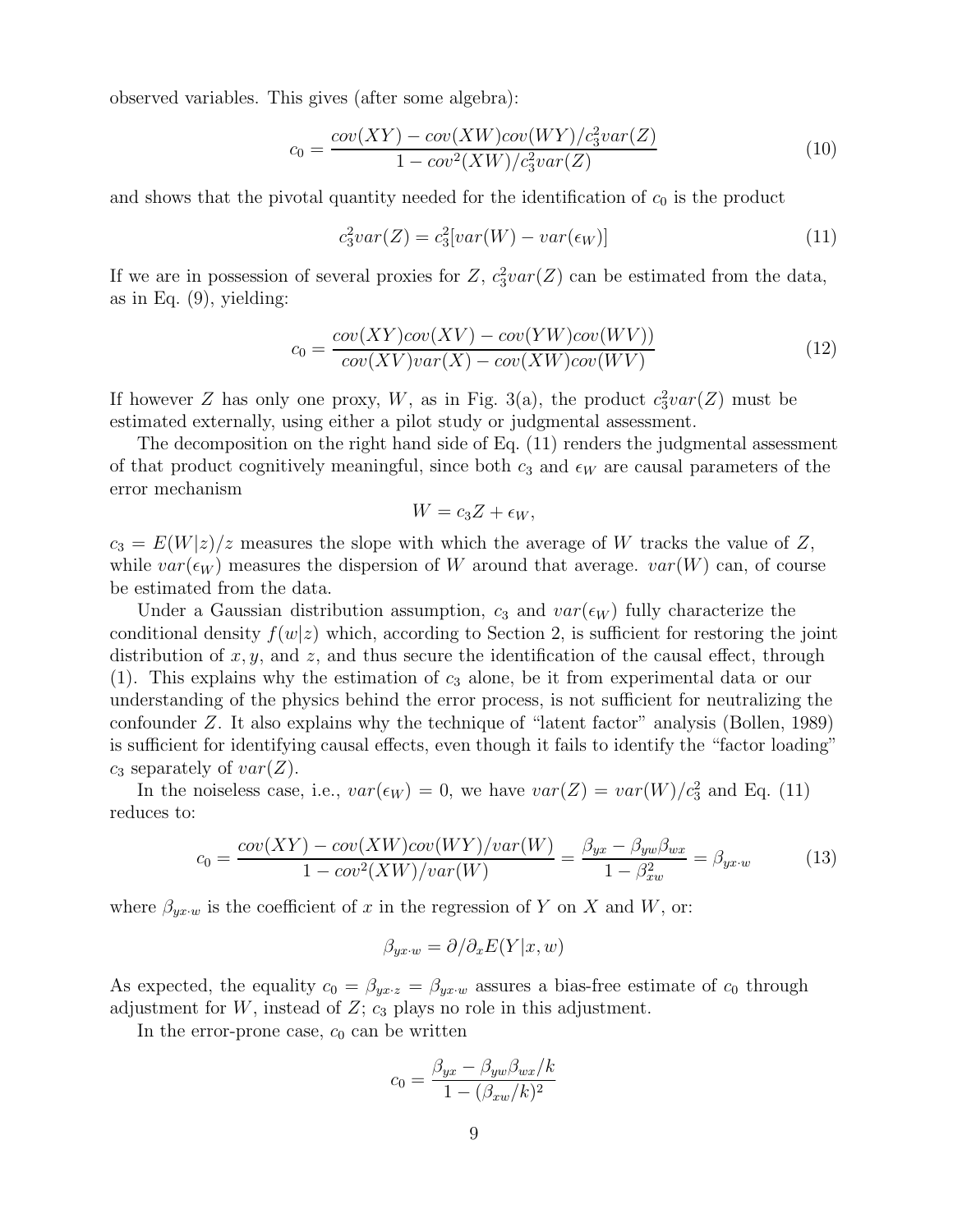where

$$
k = 1 - var(\epsilon_W)/var(W)
$$

and, as the formula reveals,  $c_0$  cannot be interpreted in terms of an adjustment for a surrogate variable  $V(W)$ .

The strategy of adjusting for a surrogate variables has served as an organizing principle for many studies in traditional measurement error analysis (Carroll et al., 2006). For example, if one seeks to estimate the coefficient  $c_1 = E(X|z)/z$  through a proxy W of Z, one can always choose to regress X on another variable,  $V$ , such that the slope of X on  $V$ ,  $E(X|v)/v$ , would yield an unbiased estimate of  $c_1$ . In our example of Fig. 3, one should choose V to be the best linear estimate of Z, given W, namely  $V = \alpha W$ , where

$$
\alpha = Cov(ZW)/var(W) = c_3var(Z)/var(W)
$$

is to be estimated separately, from a pilot study. However, this Two Stage Least Square strategy is not applicable in adjusting for latent confounders; i.e., there is no variable  $V(W)$ such that  $c_0 = \beta_{yx \cdot v}$ .

#### **5 Model Testing with Measurement Error**

When variables are measured without error, a structural equation model can be tested and diagnosed systematically by examining how well the data agrees with each statistical constraint that the model imposes on the joint distribution (or covariance matrix). The most common type of these constraints are conditional independence relations (or zero partial correlations), and these can be read off the causal diagram through the d-separation criterion (Pearl, 2009, pp. 335–7). For each missing edge in the diagram, say between X and Y, the model dictates the conditional independence of X and Y given a set  $Z$  of variables that d-separates X from Y in the diagram; these independencies can then be tested individually and systematically to assure compatibility between model and data before parameter identification commences.

When Z suffers from measurement errors (as in Fig. 1) those conditional independencies are not testable, since the proxies of Z no longer d-separate X from Y. The question arises whether surrogate tests exist through the available proxies, to detect possible violations of the missing-edge postulate. The preceding section suggests such tests, provided we know (or can estimate) the parameters of the error process.

This is seen by substituting  $c_0 = 0$  in Eq. (10), and accepting the vanishing of the numerator as a surrogate test for d-separation between  $X$  and  $Y$ :

**Theorem 1** If a latent variable Z d-separates two measured variables, X and Y , and Z has a proxy W,  $W = cZ + \epsilon_W$ , then  $cov(XY)$  must satisfy:

$$
cov(XY) = cov(XW)cov(WY)/c2var(Z)
$$
  
=  $cov(XW)cov(WY)/[var(W) - var(\epsilon_W)]$  (14)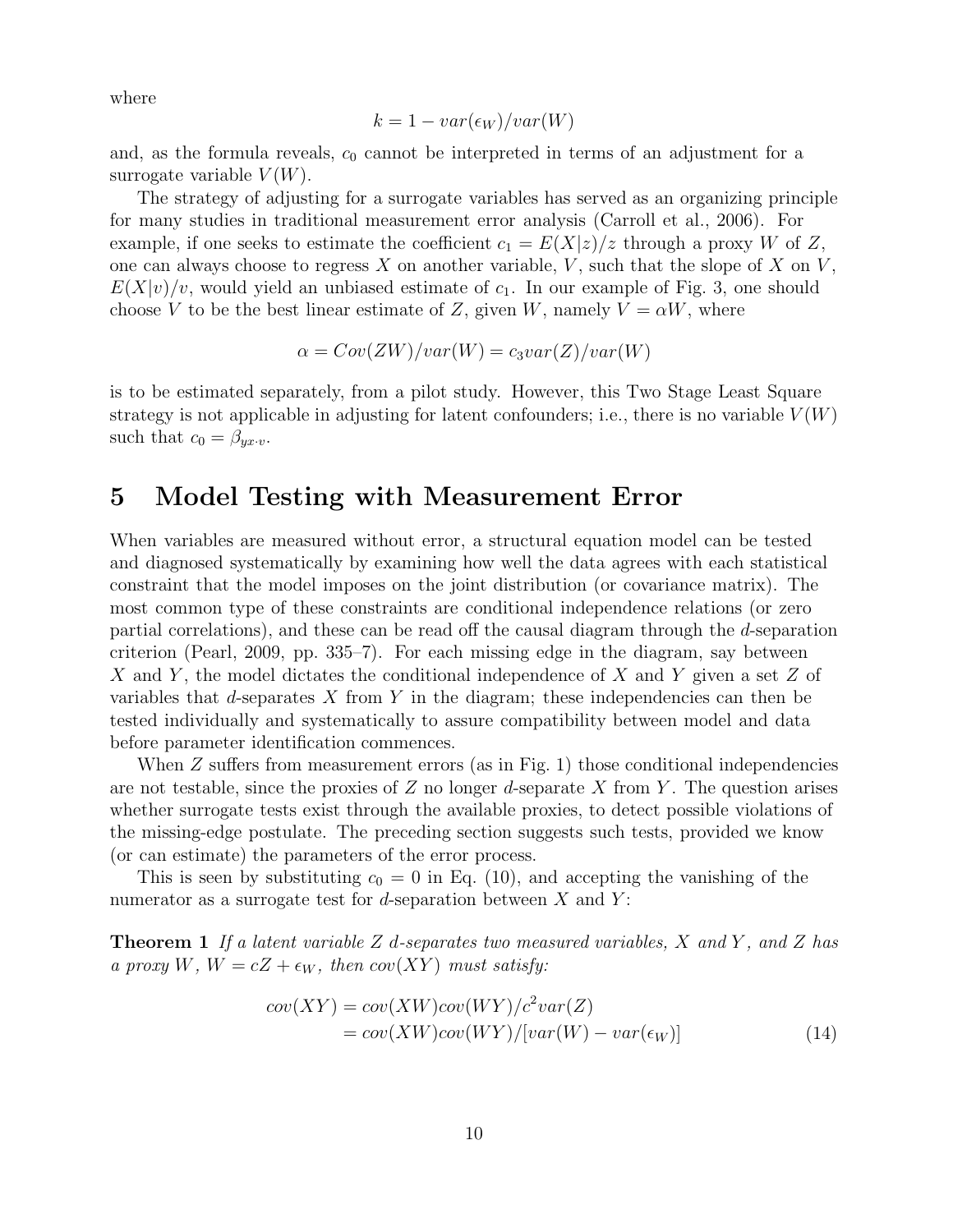We see that the usual condition of vanishing partial regression coefficient is replaced by a modified condition, in which  $c^2 \text{ var}(Z)$  needs to be estimated separately (as in Fig. 3(b)). If the product  $c^2var(Z)$  is estimated from other proxies of Z, as in Fig. 3(b), Eq. (14) assumes the form of a TETRAD condition (Bollen, 1989, p. 304)

$$
cov(XY) = cov(VW)cov(WY)/cov(XV)
$$

Cai and Kuroki (2008) derive additional conditions under which this constraint applies to multivariate sets of confounders and proxies.

Equation (14) can also be written

$$
cov[Y(X - Wcov(XW)]/[var(W) - var(\epsilon_W)]
$$
\n(15)

which provides an easy test of (12), in the style of Two Stage Least Square:

- 1. estimate  $\alpha = var(W) var(\epsilon_W)$  (using a pilot study or auxiliary proxy variables)
- 2. collect samples  $X_i, Y_i, W_i$   $i = 1, 2, 3, ..., n$
- 3. estimate  $c_1 = cov(XW)$
- 4. Translate the data into fictitious samples  $X_i, V_i$   $i = 1, 2, 3, \ldots, n$  with  $V_i = X_i$  $cov(XW)/\alpha W_i$
- 5. Compute (by Least Square) the best fit coefficient a in  $X_i = aV_i + e_i$
- 6. Test if  $a = 0$ . If a vanishes with sufficiently high confidence, then the data is compatible with the d-separation condition  $X \perp \!\!\!\perp Y | Z$ .

Theorem 1 can be generalized to include missing edges between latent variables, as well as between latent and observed variables. In fact, if the graph resulting from filling in a missing edge permits the identification of the corresponding edge coefficient  $c$ , then the original graph imposes a statistical constraint on the covariance matrix that can be used to test the absence of that edge. Such tests should serve as model-diagnostic tools, before (or instead) of submitting the entire model to a global test of fitness.

#### **6 Conclusions**

The paper discusses computational and representational problems connected with effect restoration when confounders are mismeasured or misclassified. In particular, we have explicated how measurement bias can be removed by creating synthetic samples from empirical samples, and how inverse-probability weighting can be modified to account for measurement error. Subsequently, we have analyzed measurement bias in linear systems and explicated graphical conditions under which such bias can be removed.